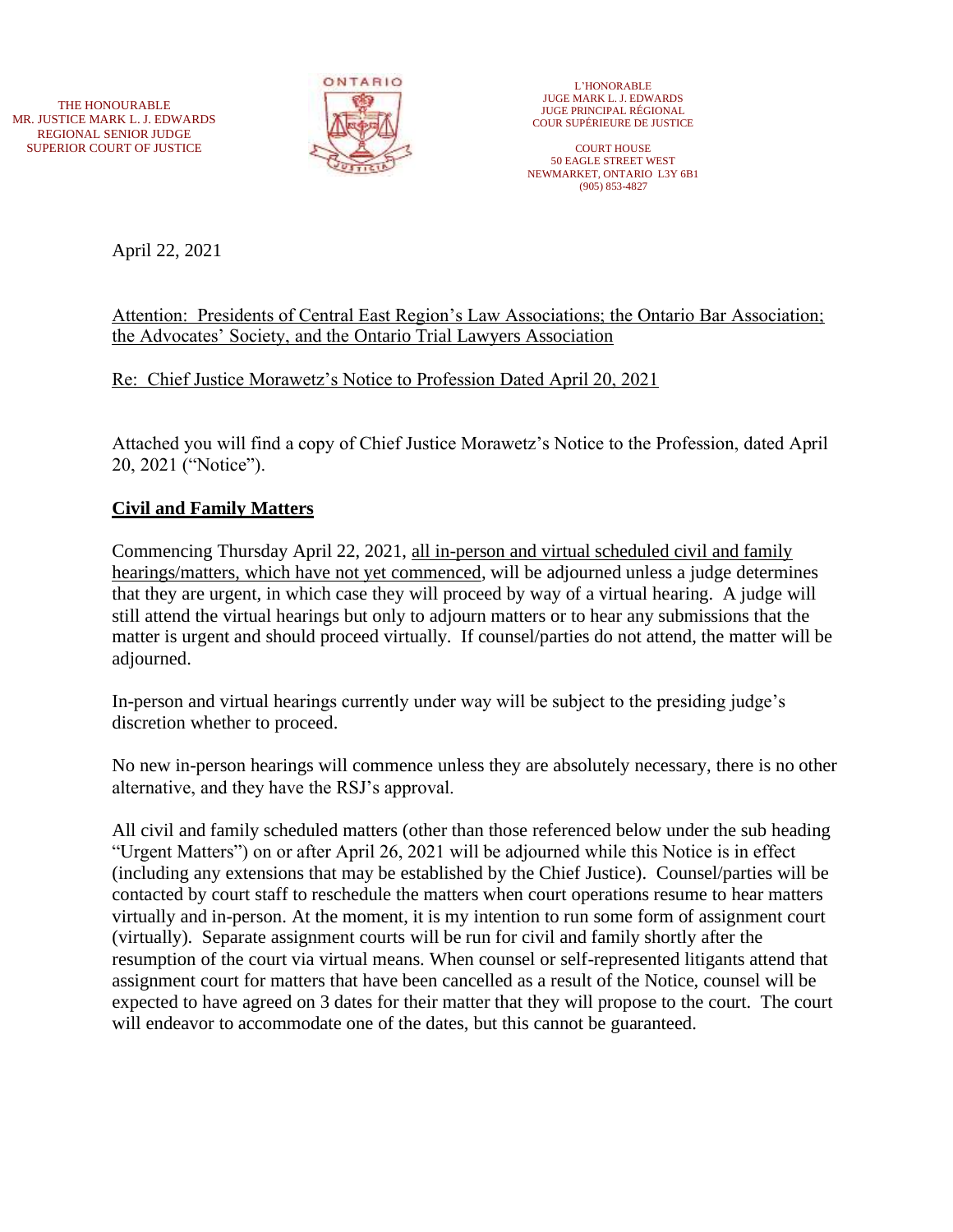## **Urgent Civil and Family Matters**

If counsel or a self-represented litigant has an urgent matter that needs to be heard via virtual means they are to submit their request to a triage judges via the following email address [triagejudgemaysittings@ontario.ca.](mailto:triagejudgemaysittings@ontario.ca)

As it relates to civil matters, an urgent matter as referenced in the Notice must be one that may result in serious economic consequences if not addressed between April 26 and May 7. An example might include the need for an interim injunction of some form.

As it relates to family matters, an urgent matter may include the following:

- 1. *All child protection matters are presumptively urgent and child protection lists will continue as originally scheduled.*
- 2. *All ex parte/without notice motions sometimes called URMOs will still be heard*
- 3. *Any urgent or pressing matters falling within the definition set out in the Notice.*

Any requests for virtual hearings because the family law matter is urgent should be sent to the following email addresses: [triagejudgemaysittings@ontario.ca,](mailto:triagejudgemaysittings@ontario.ca) for consideration by a judge. Counsel/parties will be advised if the matter will proceed virtually.

# **Criminal Matters**

On April 22 and April 23, 2021 any scheduled Criminal JPT will proceed as scheduled provided there is court staff available to conduct the JPT via virtual means. If the matter before the Criminal JPT judge is urgent or if the matter has a "tight Jordan deadline" the matter will proceed as scheduled. The presiding criminal JPT judge will adjourn all other Criminal JPTs to a future JPT list. The adjournment will be noted as caused by the Chief Justice's Notice of April 20,2021 and that it is a "COVID Adjournment".

For any other criminal matters scheduled for April 22 and April 23, if counsel can agree on an adjournment, they should advise the Trial Coordinator at which point the matter will be spoken to and remanded at the virtual attendance. Otherwise, on the scheduled date, at the virtual hearing the presiding judge will determine whether the matter will be adjourned, if absolutely necessary, with no alternative, proceed virtually or in-person.

No new in-person criminal hearings will commence unless they are absolutely necessary, there is no other alternative, and they have the RSJ's approval.

In-person and virtual criminal hearings currently under way will be subject to the presiding judge's discretion whether to proceed and will depend on the availability of a staffed virtual/physical court room in which to proceed.